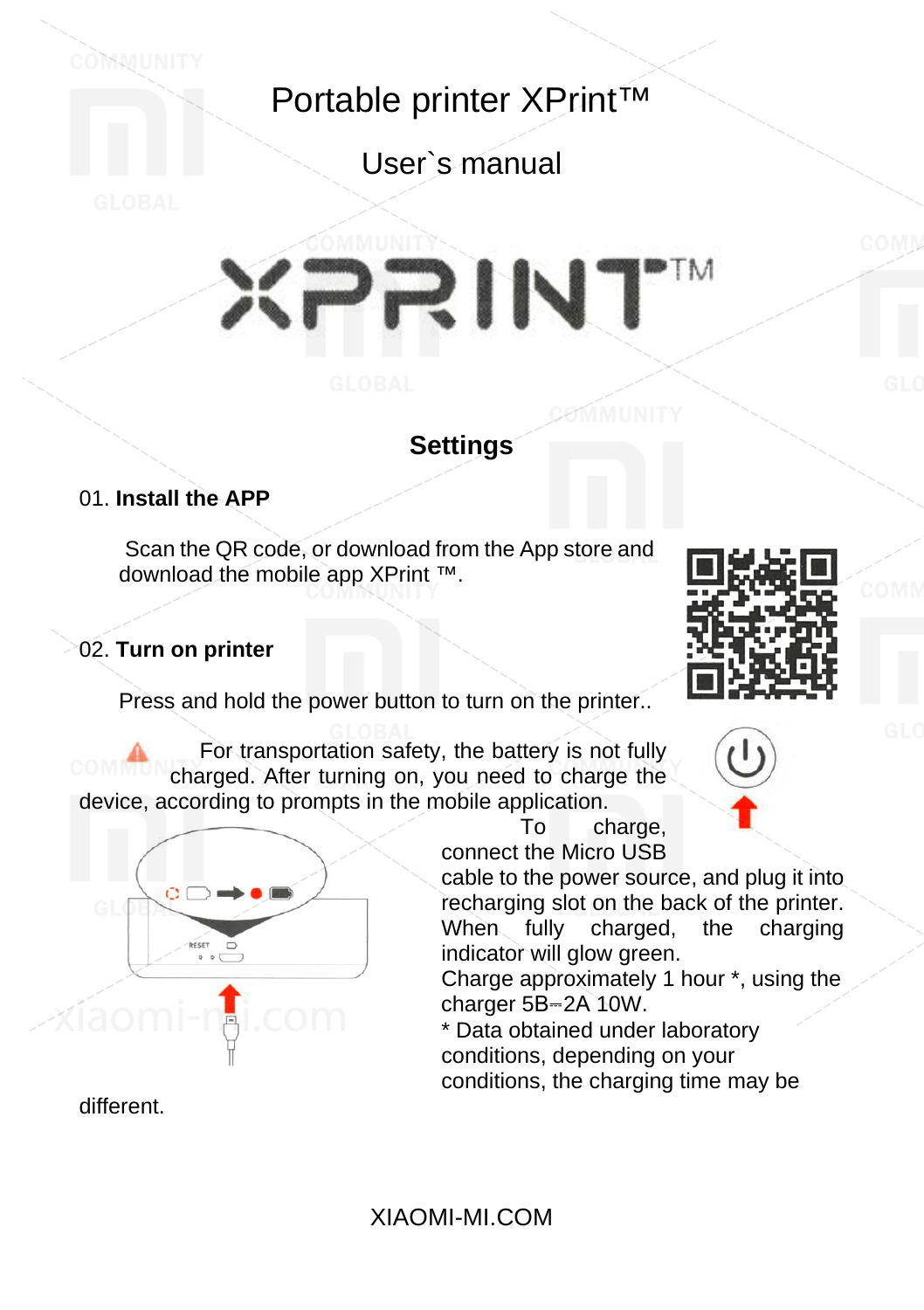# 03. **Connect to printer**

Connection method 1: Android-powered mobile phone with NFC support.

- 1. Enable the NFC feature on your mobile phone,
- 2. Put the mobile phone on the printer to automatically connect to printer.

If you can not connect to the printer, make sure that the NFC module of the mobile phone is in the zone above the XPRINT logo and try again.



NFC reading zone

Connection method 2: mobile phone based on Android OS or iPhone with Bluetooth support.

1) Go to your mobile phone settings, turn on Bluetooth.

) M MUNITY

- 2) Update the list of Bluetooth devices, select O XPrint-XXXX.
- 3) Confirm pairing to complete the connection.

Start printing, using mobile APP!

\* To save battery power, the printer will automatically turn off after 10 minutes in standby mode.

\* The photo will go in and out 5 times, for printing in separate colors and lamination. Do not pull paper out of the printer until a message appears in the mobile application, that the printing is complete.

Do not reuse photo paper. Reuse may damage the mechanism.

### XIAOMI-MI.COM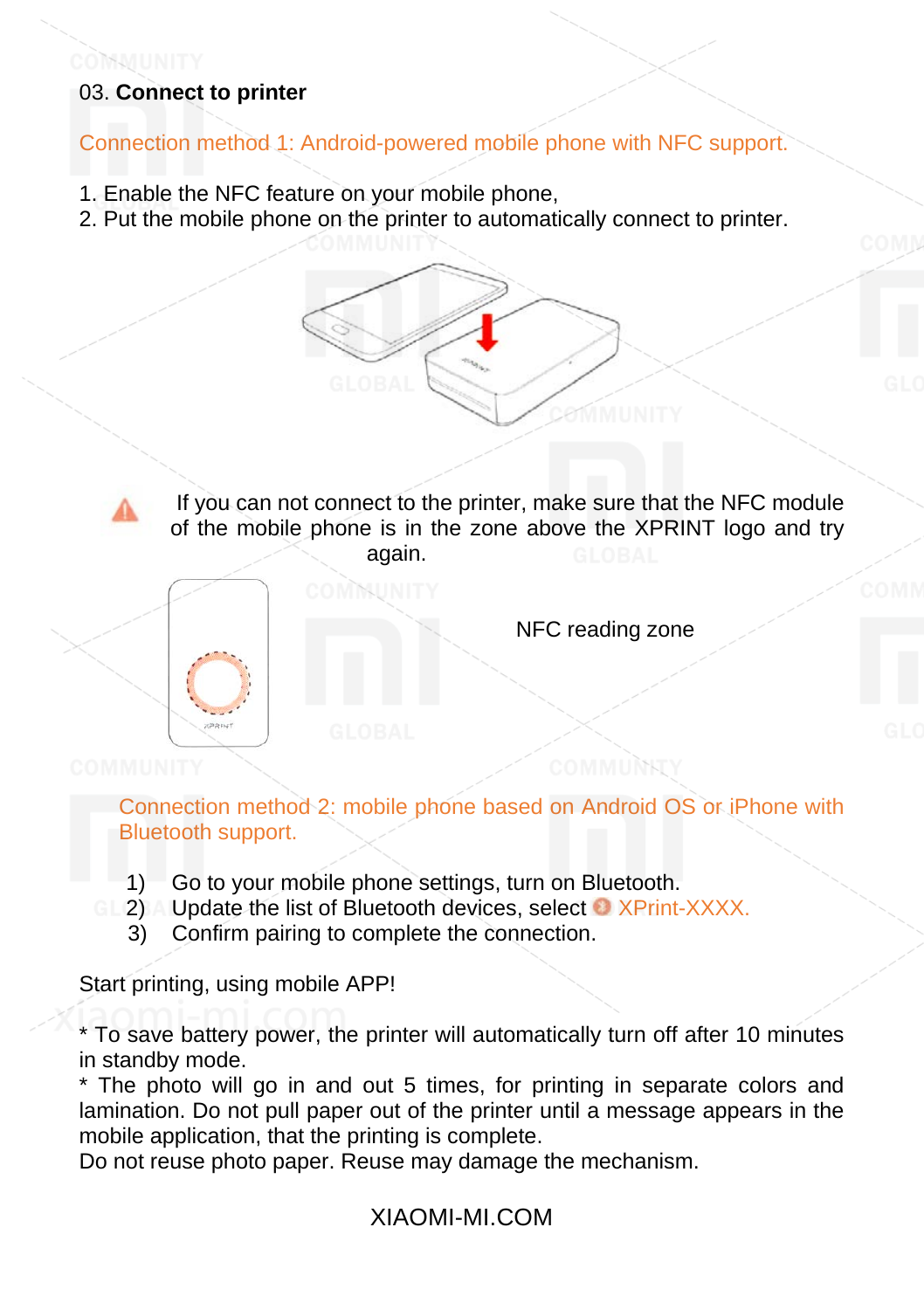\* As a gift to the device is a removable tray for printing with 9 sheets of photo paper.

#### **Main Parameters**

| Name                | Portable printer XPrint™ |
|---------------------|--------------------------|
| Model               | <b>DMP 100</b>           |
| Weight              | 268 g (w/o packaging)    |
| Input voltage       | $5V - 2A$                |
| Connection method   | <b>Bluetooth</b>         |
| Printing method     | Sublimation printing     |
| Printing dimensions | 2*3 inch (54*86 mm)      |
| Image format        | JPEG, PNG                |
|                     |                          |

Before using the product, read the user's manual carefully and keep it properly

# **Name and content of harmful substances in the product**

| Name of                                                                                                                                                                                                                                                                                                                                                                          | Harmful substances |            |            |            |          |            |
|----------------------------------------------------------------------------------------------------------------------------------------------------------------------------------------------------------------------------------------------------------------------------------------------------------------------------------------------------------------------------------|--------------------|------------|------------|------------|----------|------------|
| component                                                                                                                                                                                                                                                                                                                                                                        | (Pb)               | (Hg)       | (Cd)       | (Cr(VI))   | (PBB)    | (PBDE)     |
| Mechanism                                                                                                                                                                                                                                                                                                                                                                        | $\bigcirc$         | $\bigcap$  | $\bigcap$  | $\bigcirc$ | $\Omega$ | $\circ$    |
| Circuit<br>board                                                                                                                                                                                                                                                                                                                                                                 | ∩                  | ∩          |            | $\circ$    |          | $\circ$    |
| Housing                                                                                                                                                                                                                                                                                                                                                                          | $\circ$            | $\bigcirc$ | $\bigcirc$ | $\circ$    | $\circ$  | $\bigcirc$ |
| This table is created according to the provisions of the<br>standard GB/T 26572.<br>o: the content of harmful substance in all homogeneous<br>materials of the component is within the requirements<br>of the standard GB / T 26572.<br>x: at least one of the homogeneous materials of the<br>component exceeds the limits of the requirements of the<br>standard GB / T 26572. |                    |            |            |            |          |            |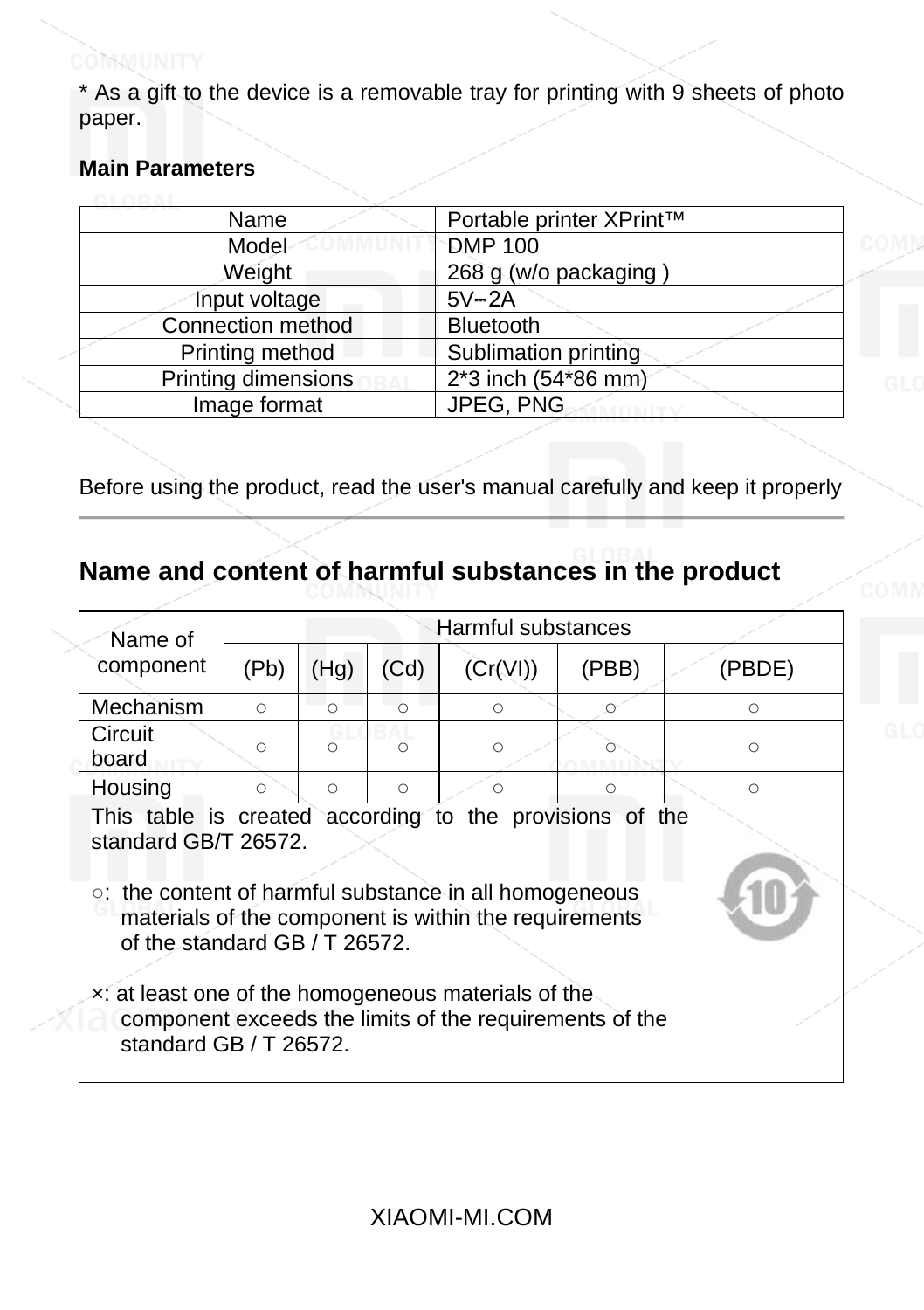### COMMUNITY **Overview**

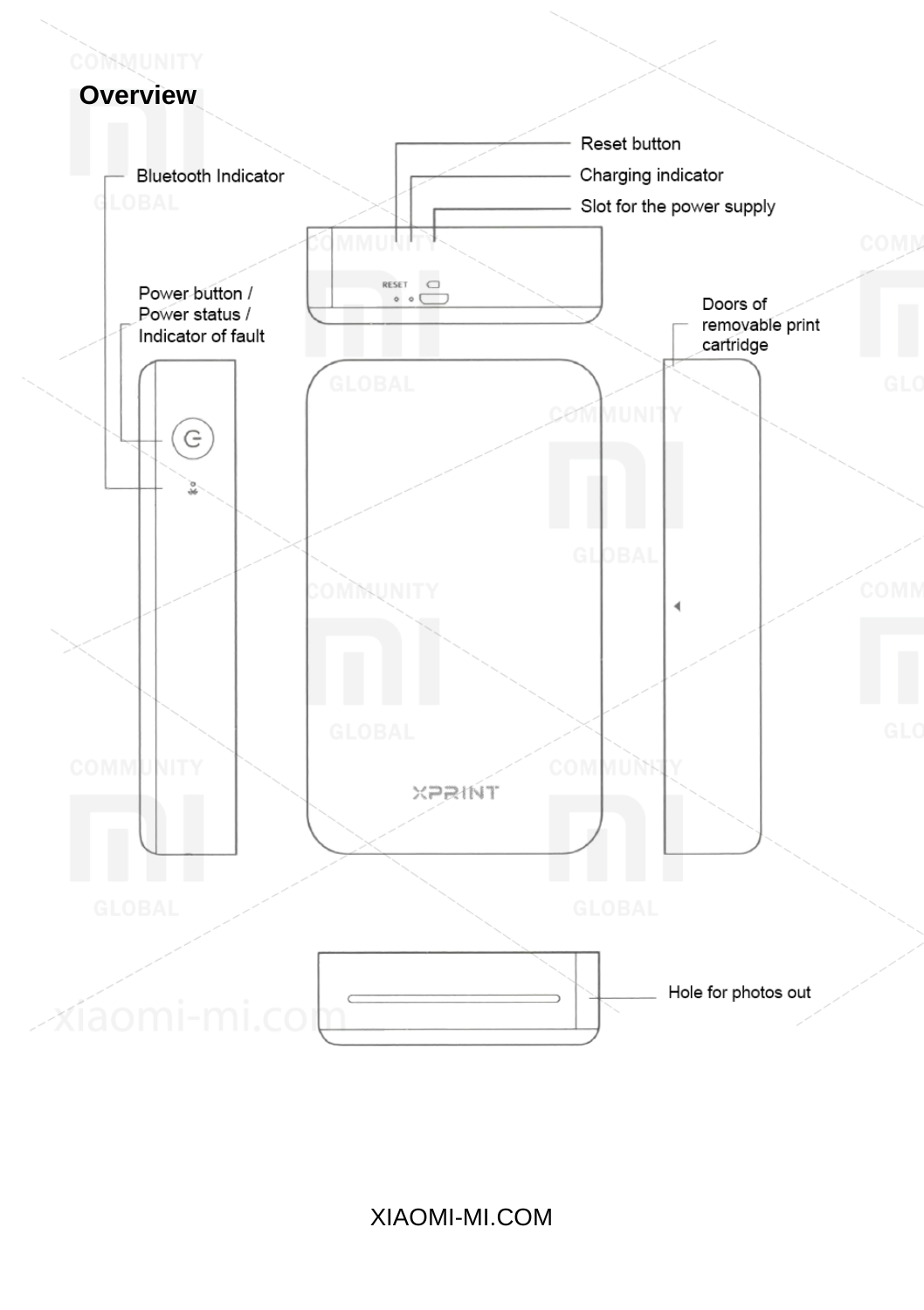

Micro USB Cable x 1 Removable print cartridge x 1

# **Changing of printing tray**

- 1) Open the print-cartridge door bay;
- 2) Obtain a used removable print cartridge;
- 3) Insert a new removable print cartridge.

Do not open the removable print cartridge and do not reuse a photo paper.

4) Close the door of the removable print cartridge compartment.







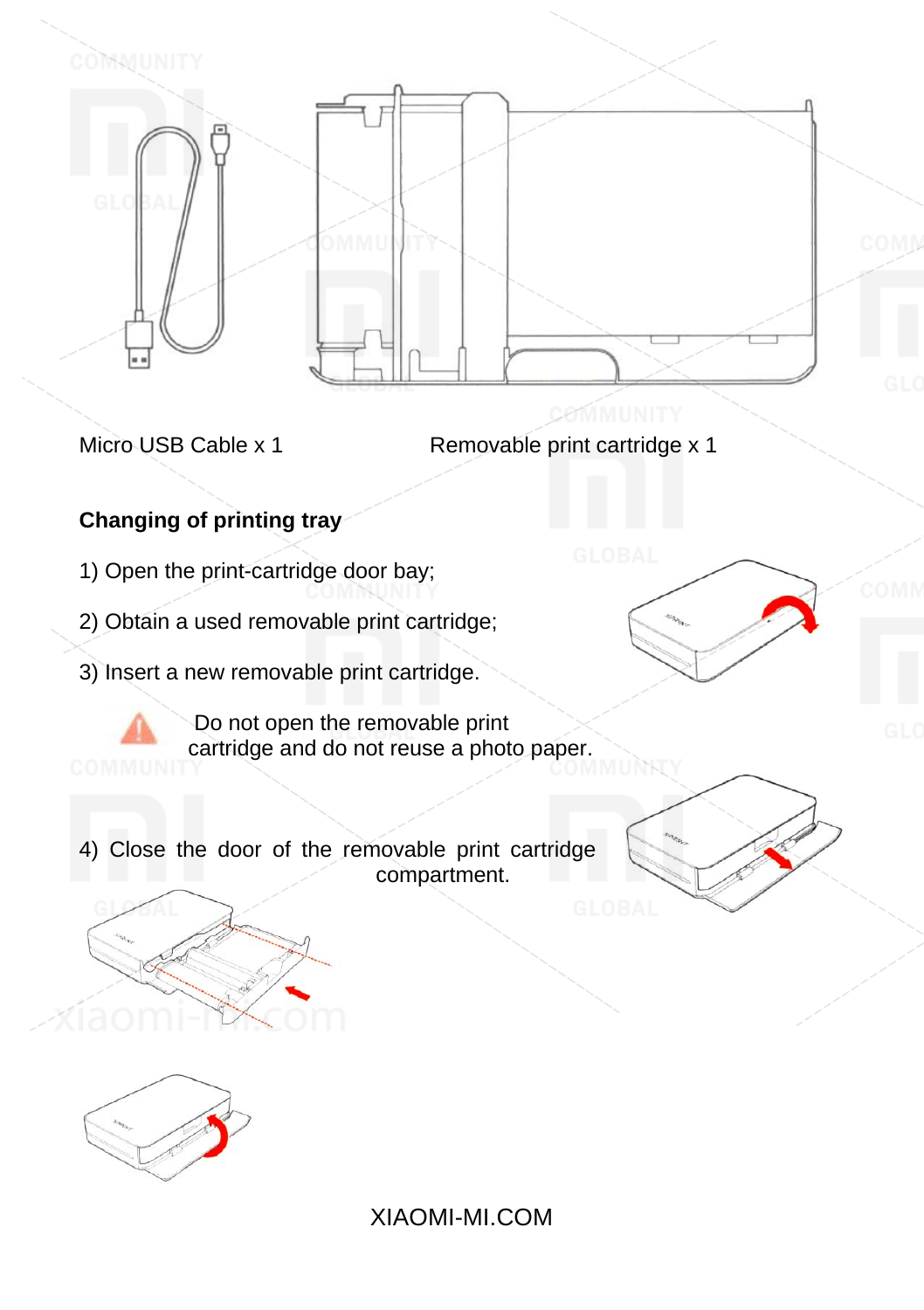

# **Statuses of indicator**

# 01. **Powe/Fault indicator**

| Not light up         | Device is off                                                                                  |
|----------------------|------------------------------------------------------------------------------------------------|
| Lights white         | Device is on                                                                                   |
| Slowly blinks white  | Device upgrades / Heating<br>continues / Cooling<br>continues                                  |
| Quickly blinks white | <b>GLOBAL</b><br>Printing                                                                      |
| Quickly blinks red   | <b>Printer fault</b><br>Fix the problem, according to<br>the tips in the mobile<br>application |

# 02. **Bluetooth Indicator**

| Quickly blinks blue | Waiting for connection |
|---------------------|------------------------|
| Lights blue         | Connected              |